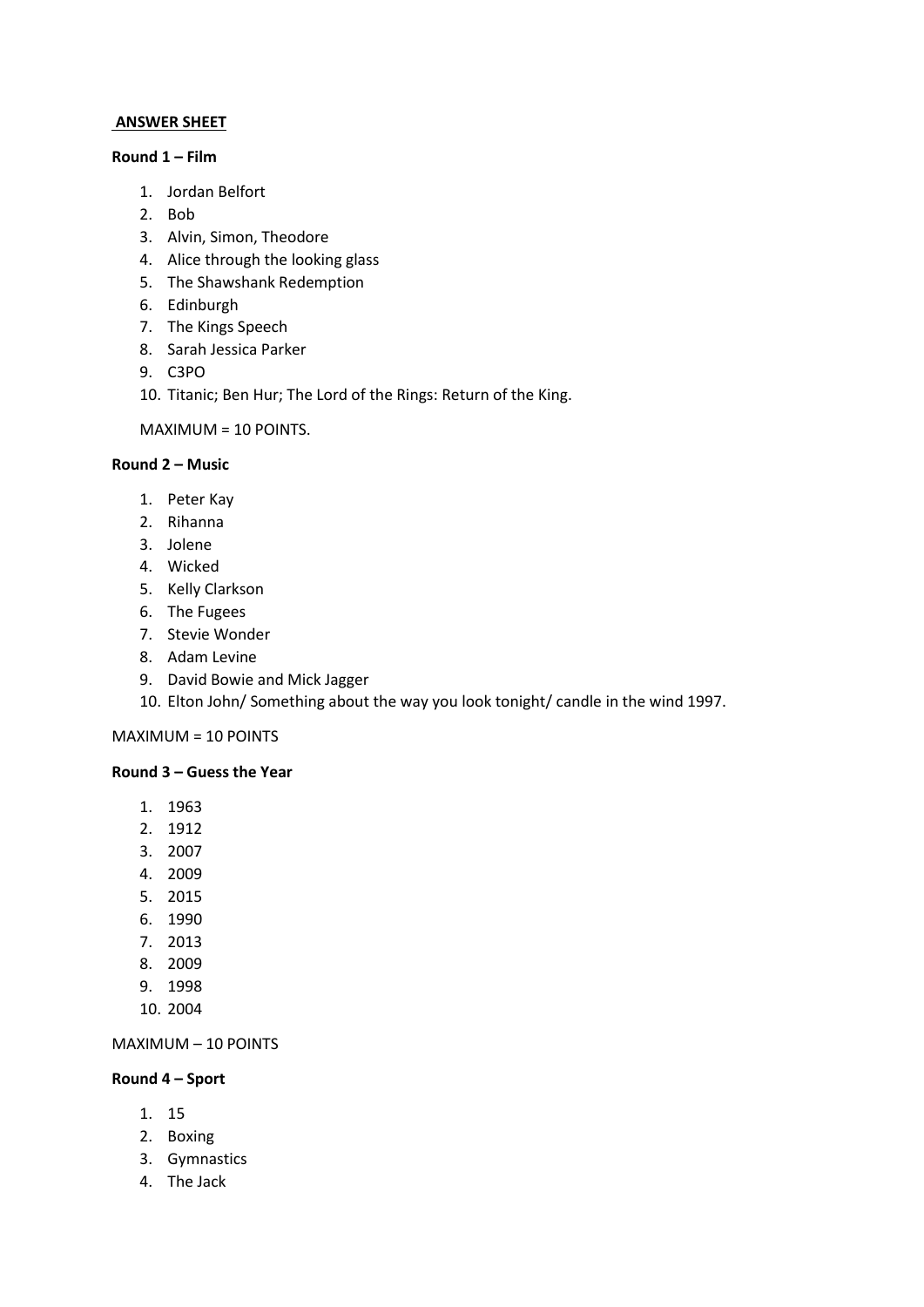- 5. Bounce
- 6. Goal Shooter and Goal Attack
- 7. Brazil
- 8. Blue
- 9. 3 years old
- 10. Any 2 of the following: 60 metre sprint, 60 metre hurdles, high jump, pole vault, 1000 metre run, long jump, shot put.

## MAXIMUM – 10 POINTS

## **Round 5 – Kids Round**

- 1. R
- 2. Little Mix
- 3. Simon Cowell, Louis Tomlinson, Ayda + Robbie Williams
- 4. Laura and Paul
- 5. Paris
- 6. Blue whale
- 7. Blue
- 8. Scar
- 9. Asia, Antarctica, South America, North America, Europe, Africa, Oceania (accept Australia or Autrail/asia) (1 point for naming 5, 2 points for naming all 7).
- 10. Belle

MAXIMUM – 11 POINTS

## **Round 6 – Multiple Choice**

- 1. Barack Obama (BA 106m, DT 56m)
- 2. Lampard 177 (henry 175)
- 3. Peter Pan
- 4. Aldi
- 5. Birds Nests
- 6. Anus
- 7. Amazon 6,992km (Nile 6853km)
- 8. India 90 (Hong Kong 79)
- 9. 900
- 10. Jupiter

MAXIMUM - 10 points

# **Round 7 – General Knowledge**

- 1. Saudi Arabia
- 2. Twitter
- 3. New Zealand
- 4. Katie and Prince Williams wedding
- 5. 12
- 6. Refusing to give up her seat on the bus
- 7. Tokyo
- 8. Red and amber
- 9. Femur